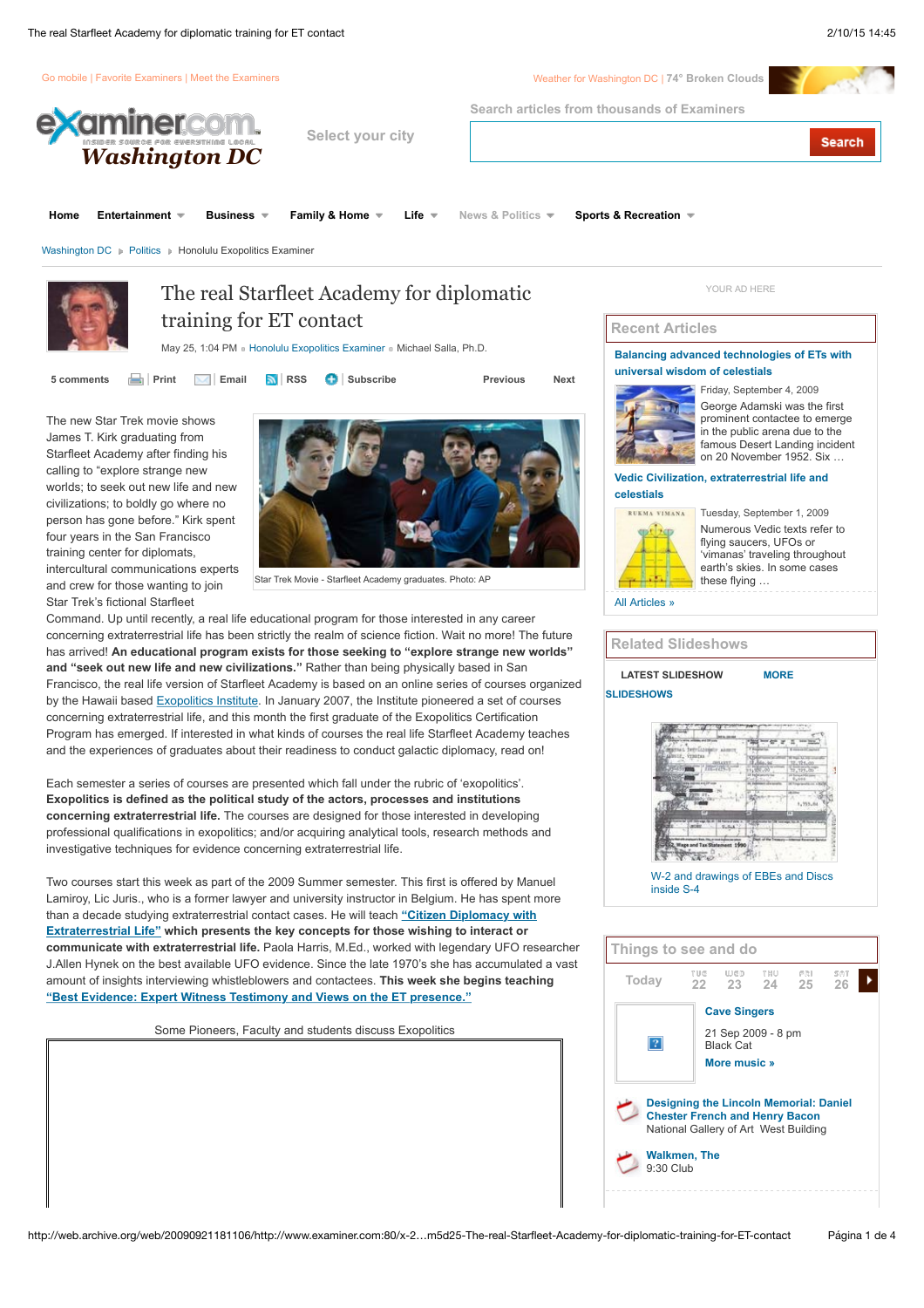Neil Gould recently completed all course requirements for the Exopolitics Certificate which is the core educational program for those wishing to develop conceptual and analytical skills concerning extraterrestrial life. In addition to the above courses, he also completed Introduction to Exopolitics; Quantum Cosmology; and Hollywood and UFOs. In 2008, Neil created [Exopolitics Hong Kong](http://web.archive.org/web/20090921181106/http://www.exopoliticshongkong.org/) and now is an advisor to the Exopolitics Institute. He has a forthcoming paper in the June edition of the [Exopolitics Journal.](http://web.archive.org/web/20090921181106/http://exopoliticsjournal.com/vol-2-1.htm) Neil agreed to answer some questions for those interested in what the Exopolitics Certification program offers.

#### **Q: How does the certification program help you prepare for contact with extraterrestrial life?**

The syllabus covers the key Contactees, Military whistleblowers and Psychiatrist such as Harvard trained Professor, Dr John Mack; not to forget Tesla, Einstein and Oppenheimer. The course instructor has interviewed these people and students are encouraged to interact with them, to ask questions. The first hand information is shared amongst the students, a chance to share insights and reactions. Ones World View is changed forever; the paradigm shift enhances ones own spiritual growth. One is immersed into experiences that are out of this world. The shift in mindset enables one to understand the complexity of the universe. It is then goodbye universe and hello multiverse as linear time goes out the window. The introduction to the reality of ETs living amongst us and on US military bases creates a tremendous chance to examine the protocols of contact. The hidden knowledge and history of our paleo-contact brings insights into avoiding past mistakes with ET contact. We are finally put as ease when we begin to understand just who we are and why formal ET contact is inevitable and necessary for our evolution. One becomes fully qualified to be part of a field of study that will lead humankind towards this process as the mainstream hold onto our coat tails in utter bewilderment.

### **Q. Do you feel that the certification program has given you the skills to conduct citizen diplomacy with ETs?**

This course covers terrestrial citizen's diplomacy, an anchor to the disciplinary foundations so critical in negotiations amongst parties in conflict. How does one ensure that everyone leaves the negotiating table satisfied? Galactic Diplomacy takes this field to new levels, into unchartered waters. The Galactic models predict a requirement for mediation not only between citizens and ETs but between the ETs and our Governments. Resolving terms of agreements between ETs and the Military made without congressional oversight; how do we explain this to the citizens? We study our Galactic history, find many out of place artifacts; flying machines on ancient temple walls….. That just could not be! Reading how every museum has two doors, we gleam the truth about how mankind was manipulated by non terrestrial beings throughout our past. How we worshipped them and how the ancient bloodlines continue influencing society today. These revelations can be digested after the correct training. This course drives one to the cutting edge of interfacing with off world beings. Understanding their history, origins and motivations; the begging question persists; are they good or bad? This course enables one to understand not only the answer; but the question itself.

## **Q. In what way has the certification program provided you an understanding of extraterrestrial life that you didn't have before?**

The Galactic Diplomacy module, takes one on an extremely intense journey, assisted by competent instructors who ensure that the students are well prepared for this information. It is a journey that replaces everything you ever thought or knew about the realities surrounding you, including the great religions, financial institutions, right down to the activities which occur under

## [See all Events »](http://web.archive.org/web/20090921181106/http://events.examiner.com/index.aspx?exmkt=washington%20dc&market=washington%20dc)

#### **My Websites**

- **[Exopolitics Homepage](http://web.archive.org/web/20090921181106/http://exopolitics.org/)**
- [America's Hero Journey](http://web.archive.org/web/20090921181106/http://americasherojourney.com/)
- **[Galactic Diplomacy](http://web.archive.org/web/20090921181106/http://galacticdiplomacy.com/)**
- **[Earth Transformation Conferences](http://web.archive.org/web/20090921181106/http://earthtransformation.com/)**

## **My Books**

- [Exposing U.S. Government Policies on](http://web.archive.org/web/20090921181106/http://exopolitics.org/book-US-ET-Policies.htm) Extraterrestrial Life
- [Exopolitics: Political Implications of the](http://web.archive.org/web/20090921181106/http://www.exopolitics.org/book-information.htm) Extraterrestrial Presence

# **Exopolitics Resources**

- **[Exopolitics Institute](http://web.archive.org/web/20090921181106/http://exopoliticsinstitute.org/)**
- **[Exopolitics Journal](http://web.archive.org/web/20090921181106/http://exopoliticsjournal.com/)**
- **[Exopolitics Certification Program](http://web.archive.org/web/20090921181106/http://exopoliticsinstitute.org/certificates/index.htm)**
- **[Exopolitics Radio](http://web.archive.org/web/20090921181106/http://exopoliticsradio.com/)**
- [Exopolitics.Com](http://web.archive.org/web/20090921181106/http://www.exopolitics.com/)
- [Exopolitics Network](http://web.archive.org/web/20090921181106/http://exopoliticsinstitute.org/network.htm)
- [Exopolitics World Network](http://web.archive.org/web/20090921181106/http://www.exopoliticsworld.net/)
- **[Exopolitics \(Paola Harris\)](http://web.archive.org/web/20090921181106/http://www.paolaharris.com/)**
- **[Extraterrestrial Affairs Commission](http://web.archive.org/web/20090921181106/http://www.extracampaign.org/)**
- [Exopaedia](http://web.archive.org/web/20090921181106/http://www.exopaedia.org/)
- [Project Camelot](http://web.archive.org/web/20090921181106/http://www.projectcamelot.net/)
- [Presidential UFO](http://web.archive.org/web/20090921181106/http://www.presidentialufo.com/)

# **Other Exopolitics/UFO Examiners**

- [Seattle Exopolitics Examiner](http://web.archive.org/web/20090921181106/http://www.examiner.com/x-2912-Seattle-Exopolitics-Examiner)
- [Washington DC Exopolitics Examiner](http://web.archive.org/web/20090921181106/http://www.examiner.com/x-4272-DC-Exopolitics-Examiner)
- [Denver UFO Examiner](http://web.archive.org/web/20090921181106/http://www.examiner.com/x-2024-Denver-UFO-Examiner/)
- [Phoenix UFO Examiner](http://web.archive.org/web/20090921181106/http://www.examiner.com/x-3766-Phoenix-UFO-Examiner)
- **[Earth Transformation Examiner](http://web.archive.org/web/20090921181106/http://www.examiner.com/x-5286-Earth-Transformation-Examiner)**
- [Denver Extraterrestrial Contact Examiner](http://web.archive.org/web/20090921181106/http://www.examiner.com/x-7722-Denver-Extraterrestrial-Contact-Examiner)
- [US Intelligence Examiner](http://web.archive.org/web/20090921181106/http://www.examiner.com/x-6495-US-Intelligence-Examiner)

#### **Exopolitics/UFO Conferences & Retreats**

- [Bay Area UFO Expo, San Jose, CA, Sept 12-13,](http://web.archive.org/web/20090921181106/http://www.thebayareaufoexpo.com/) 2009
- **[Galactic Diplomacy Retreats, Lake Titicaca, Bolivia](http://web.archive.org/web/20090921181106/http://galacticdiplomacy.com/retreats.htm)**
- $\overline{a}$ [UFO Crash Retrieval Conference, November 6-8,](http://web.archive.org/web/20090921181106/http://www.ufoconference.com/) 2009
- [Earth Transformation Conference, Big Island,](http://web.archive.org/web/20090921181106/http://earthtransformation.com/) Hawaii, Jan 7-12, 2010
- [X-Conference, Gaithersburg, Maryland, April 16-](http://web.archive.org/web/20090921181106/http://x-conference.com/) 18, 2010

[YOUR AD HERE](http://web.archive.org/web/20090921181106/http://www.examiner.com/advertise/)